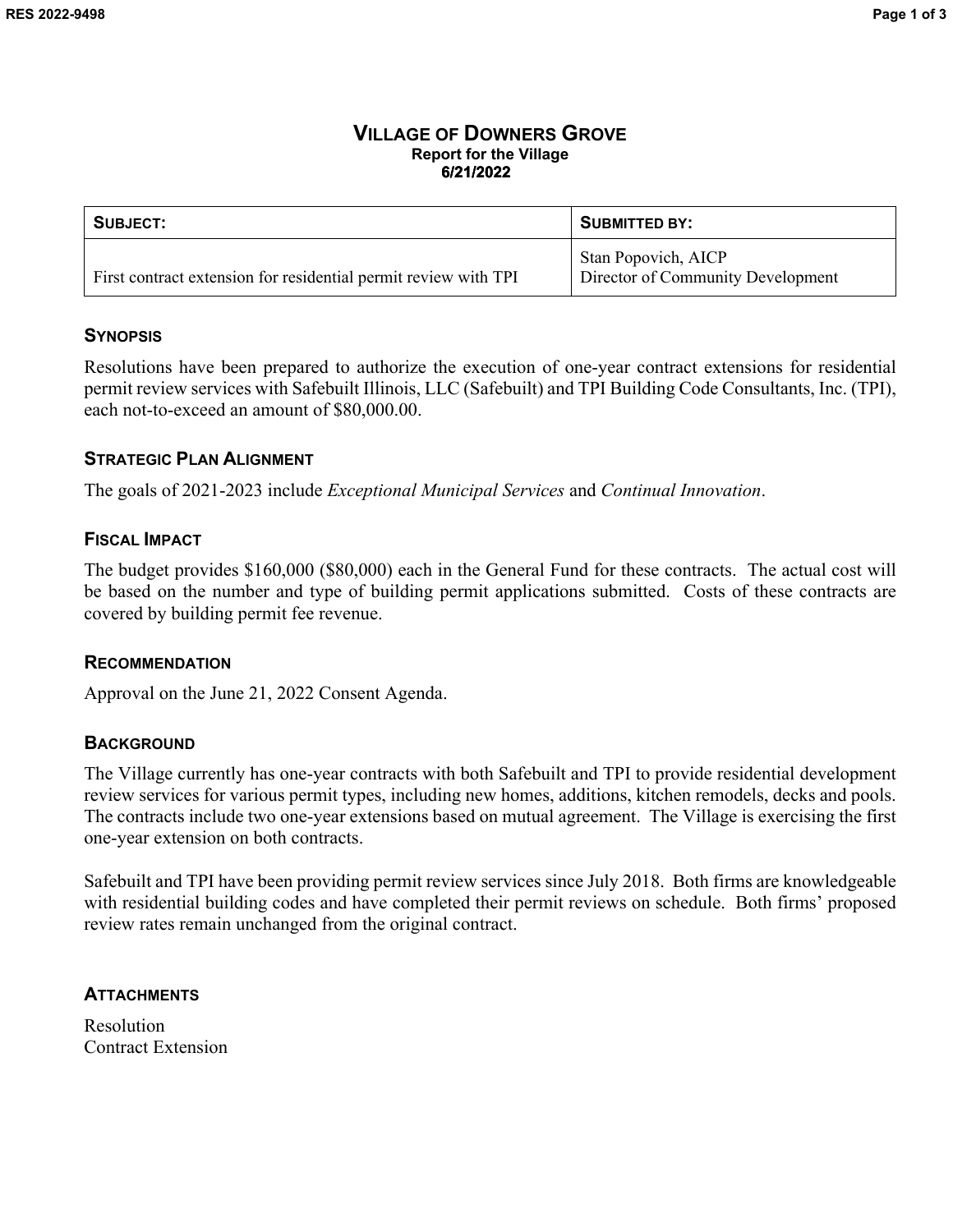#### **RESOLUTION NO.**

#### **A RESOLUTION AUTHORIZING EXECUTION OF AN EXTENSION TO THE AGREEMENT BETWEEN THE VILLAGE OF DOWNERS GROVE AND TPI BUILDING CODE CONSULTANTS, INC.**

BE IT RESOLVED by the Village Council of the Village of Downers Grove, DuPage County, Illinois, as follows:

1. That the form and substance of a certain Agreement (the "Agreement"), between the Village of Downers Grove (the "Village") and TPI Building Code Consultants, Inc. (the "Provider"), for residential development review services, as set forth in the form of the Agreement submitted to this meeting with the recommendation of the Village Manager, is hereby approved.

2. That the Village Manager and Village Clerk are hereby respectively authorized and directed for and on behalf of the Village to execute, attest, seal and deliver the Agreement, substantially in the form approved in the foregoing paragraph of this Resolution, together with such changes as the Manager shall deem necessary.

3. That the proper officials, agents and employees of the Village are hereby authorized and directed to take such further action as they may deem necessary or appropriate to perform all obligations and commitments of the Village in accordance with the provisions of the Agreement.

4. That all resolutions or parts of resolutions in conflict with the provisions of this Resolution are hereby repealed.

5. That this Resolution shall be in full force and effect from and after its passage as provided by law.

 $\overline{\phantom{0}}$ 

Mayor

Passed: Attest:

Village Clerk

1mwp\res.20\TPI-EXT